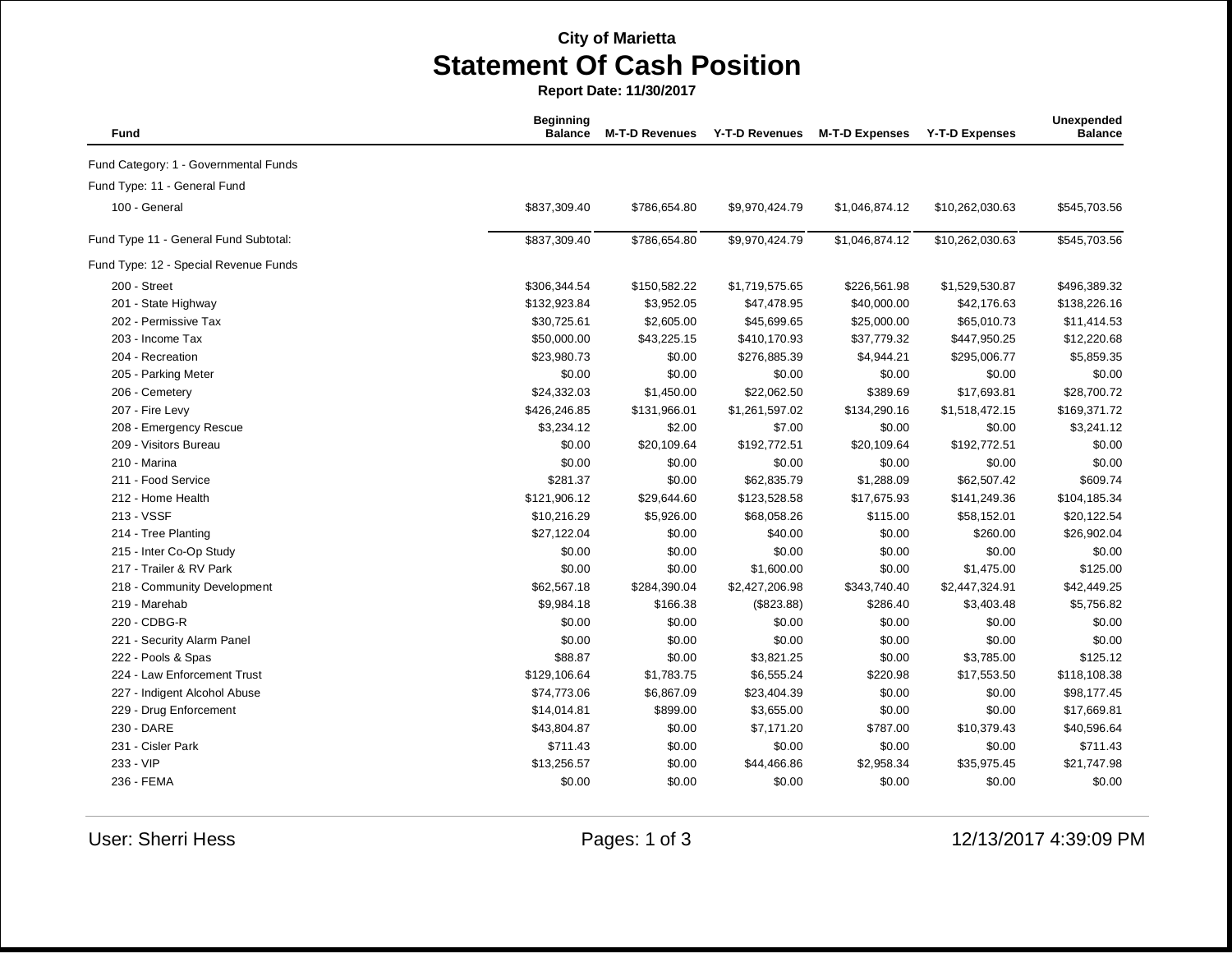## **City of Marietta Statement Of Cash Position**

**Report Date: 11/30/2017**

| Fund                                           | <b>Beginning</b><br><b>Balance</b> | <b>M-T-D Revenues</b> | Y-T-D Revenues | <b>M-T-D Expenses</b> | <b>Y-T-D Expenses</b> | Unexpended<br><b>Balance</b> |
|------------------------------------------------|------------------------------------|-----------------------|----------------|-----------------------|-----------------------|------------------------------|
| 239 - Court Computer                           | \$105,927.88                       | \$5,097.51            | \$78,057.69    | \$4,653.67            | \$48,730.66           | \$135,254.91                 |
| 240 - Court Capital                            | \$285,702.77                       | \$16,747.90           | \$203,863.32   | \$124,636.21          | \$169,401.41          | \$320,164.68                 |
| 241 - Utility Line Relocation                  | \$7,571.24                         | \$0.00                | \$0.00         | \$0.00                | \$0.00                | \$7,571.24                   |
| 243 - Domestic Violence                        | \$18,720.35                        | \$0.00                | \$34,660.89    | \$4,210.20            | \$46,848.19           | \$6,533.05                   |
| 246 - Traffic Signals                          | \$0.00                             | \$0.00                | \$0.00         | \$0.00                | \$0.00                | \$0.00                       |
| 249 - Community Corrections                    | \$466.20                           | \$0.00                | \$208,912.00   | \$5,458.86            | \$204,598.17          | \$4,780.03                   |
| 250 - Marietta Harbor                          | \$737.95                           | \$0.00                | \$0.00         | \$0.00                | \$0.00                | \$737.95                     |
| 256 - Lazy River                               | \$0.00                             | \$0.00                | \$0.00         | \$0.00                | \$0.00                | \$0.00                       |
| 257 - Gutberlet Armory                         | \$0.00                             | \$0.00                | \$0.00         | \$0.00                | \$0.00                | \$0.00                       |
| 258 - Police Training                          | \$12,204.89                        | \$0.00                | \$0.00         | \$0.00                | \$0.00                | \$12,204.89                  |
| 259 - Home Sewage                              | \$0.00                             | \$0.00                | \$0.00         | \$0.00                | \$0.00                | \$0.00                       |
| 260 - Utility Conservation                     | \$14,254.10                        | \$0.00                | \$0.00         | \$0.00                | \$4,372.00            | \$9,882.10                   |
| 261 - Employee Payroll Reserve                 | \$0.00                             | \$0.00                | \$0.00         | \$0.00                | \$0.00                | \$0.00                       |
| 262 - Local Indigent Drivers                   | \$36,823.97                        | \$1,195.96            | \$12,502.67    | \$0.00                | \$1,022.06            | \$48,304.58                  |
| 263 - Recovery-JAG                             | \$0.00                             | \$0.00                | \$0.00         | \$0.00                | \$0.00                | \$0.00                       |
| 264 - Neighborhood Stabilization               | \$0.00                             | \$0.00                | \$0.00         | \$0.00                | \$0.00                | \$0.00                       |
| 265 - Court Security Fund                      | \$1,920.00                         | \$1,024.00            | \$11,433.00    | \$12,000.00           | \$12,000.00           | \$1,353.00                   |
| 266 - Court Probation Services                 | \$59,518.42                        | \$11,617.00           | \$155,651.14   | \$18,708.19           | \$131,624.82          | \$83,544.74                  |
| 267 - Court Prob Impr & Incentive              | \$87,199.12                        | \$0.00                | \$119,459.38   | \$12,652.41           | \$99,730.43           | \$106,928.07                 |
| 268 - Integrated Case Mgt Fund                 | \$0.00                             | \$0.00                | \$0.00         | \$0.00                | \$0.00                | \$0.00                       |
| 269 - Parking Lot Fund                         | \$119,658.37                       | \$4,145.00            | \$77,675.13    | \$1,248.62            | \$27,639.58           | \$169,693.92                 |
| 270 - Mtta Comm Center at The Armory           | \$0.01                             | \$65,577.50           | \$90,883.42    | \$64,893.11           | \$89,751.73           | \$1,131.70                   |
| Fund Type 12 - Special Revenue Funds Subtotal: | \$2,256,326.42                     | \$788,973.80          | \$7,740,867.91 | \$1,104,608.41        | \$7,726,398.33        | \$2,270,796.00               |
| Fund Type: 13 - Debt Service Funds             |                                    |                       |                |                       |                       |                              |
| 300 - Bond & Note                              | \$33,181.48                        | \$181,060.00          | \$265,730.05   | \$195,679.00          | \$237,358.00          | \$61,553.53                  |
| Fund Type 13 - Debt Service Funds Subtotal:    | \$33,181.48                        | \$181,060.00          | \$265,730.05   | \$195,679.00          | \$237,358.00          | \$61,553.53                  |
| Fund Type: 14 - Capitol Project Funds          |                                    |                       |                |                       |                       |                              |
| 400 - Capital Improvement                      | \$1,430,575.88                     | \$49,843.79           | \$4,498,193.66 | \$70,423.79           | \$4,849,291.46        | \$1,079,478.08               |
| 406 - Water Construction                       | \$0.00                             | \$0.00                | \$0.00         | \$0.00                | \$0.00                | \$0.00                       |
| 410 - Bike Path                                | \$0.00                             | \$0.00                | \$0.00         | \$0.00                | \$0.00                | \$0.00                       |
| 415 - Access Road                              | \$3,639.00                         | \$0.00                | \$0.00         | \$0.00                | \$0.00                | \$3,639.00                   |
| 416 - St Rt 7 TIF                              | \$0.00                             | \$0.00                | \$0.00         | \$0.00                | \$0.00                | \$0.00                       |
| 418 - WW Facilities Up-Grade                   | \$98,312.74                        | \$13,870.55           | \$716,705.44   | \$46,349.80           | \$691,466.57          | \$123,551.61                 |
| 419 - Aquatic Center                           | \$0.00                             | \$0.00                | \$0.00         | \$0.00                | \$0.00                | \$0.00                       |

User: Sherri Hess Pages: 2 of 3 12/13/2017 4:39:09 PM